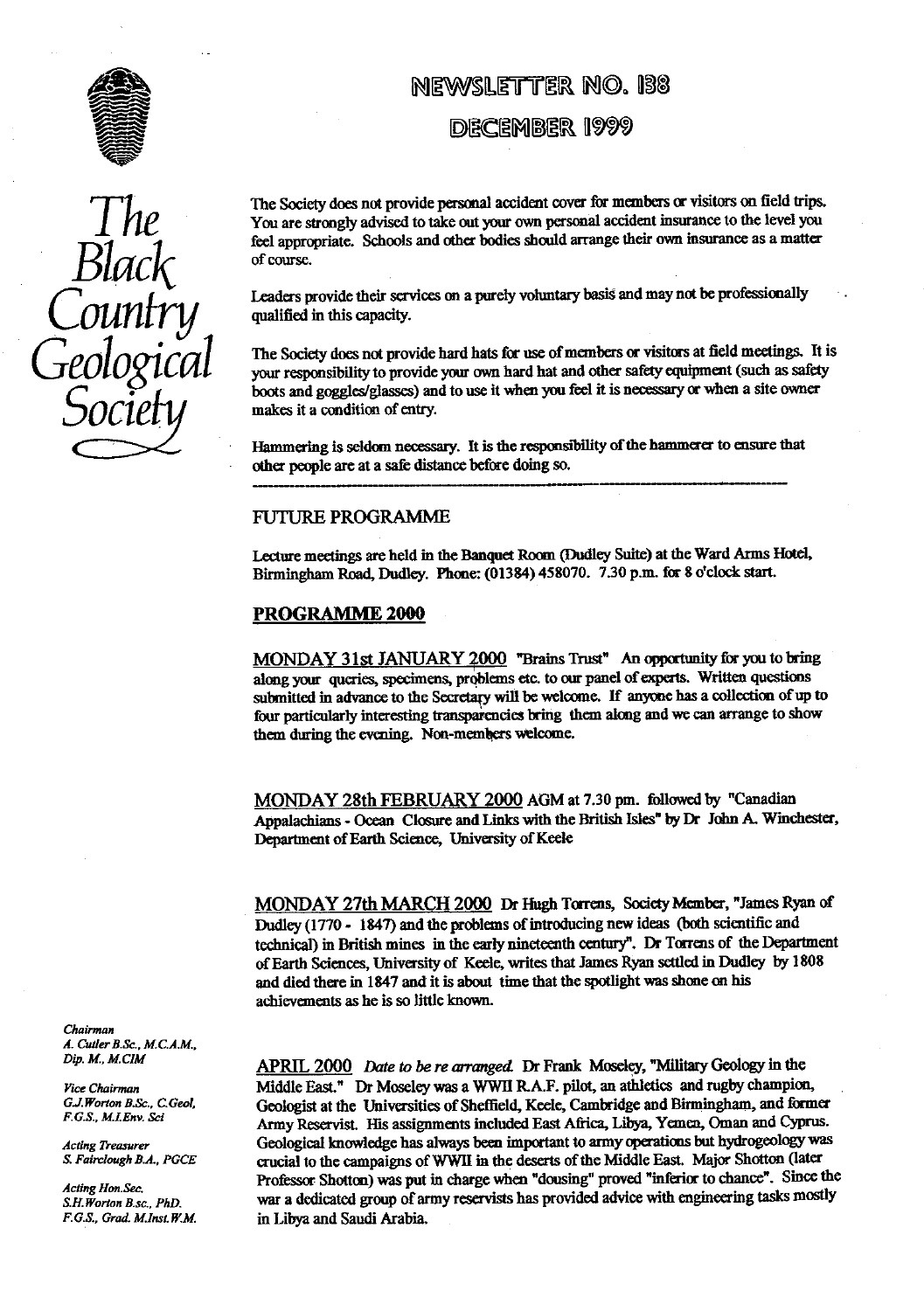### **NEW APPOINTMENTS**

I am delighted to report that Sue Fairelough has taken the post of Acting Hon. Treasurer and Sarah Worton that of Acting Hon. Secretary of BCGS. We are sorry to have lost the existing incumbents during the year and are most grateful to Sue and Sarah for plugging the gaps. Both posts are open for election at the AGM. Perhaps if we treat these people kindly they will be willing to stand for election in February! Don't forget that the AGM meeting has an early start!

### **EDITORIAL**

According to the hype we are about to enter a new millennium. I must admit I am excited at the prospect of living across one of the major divides in human history, not only *a new* Year, but a new Century and a new Millennium and I am obstinately deaf to the valid arguments that the date is a miscalculation and that January 2001 is the date of significance. **(In** any case the date of Christ's birth was miscalculated by at least four years in the sixth century when our calendar was adopted.) Geological time divisions are equally difficult to define. **Stratigraphical** divisions are defined by changes at their base and, for example, Dr. Turner pointed out in discussion following his recent lecture that the changes marking the base of the Wolstooian would occur rapidly in the seas but would affect the land much more slowly. Most changes, geological and historical, are transgressive but in geology, in an attempt at precision, we use fossils to define zones while kings and rulers mark the Stages in human history. Time is very funny stuff! Do the laws of superposition of strata have parallels in human history as conquerors superimpose Tanguage and Iaw on the vanquished? Geological time lines get finer and finer as the present is approached and similarly we measure the past in centuries and today in minutes. Our perceptions distort time. A few minutes of music on a telephone enquiry line are longer than a complete Beethoven Symphony at a concert! We see a thick bed in a coastal section and question whether it is the result of a sudden storm **or** of years of steady deposition. Geologists with a working time span of 4500 million years have little cause to get excited *over* a mere 2000th anniversary - but we might as well enjoy it while we can. Have fim!

#### REPORTS

#### Lecture : Catch a Falling Star: Meteors, Meteoroids and Meteorites by Barbara Russell, Society Member, 20th September 1999

The study of meteorites, extraterrestrial objects that have survived the passage through Earth's atmosphere, is of interest to both astronomers and geologists. The theories of the origin of the Solar System are based on numerous scientific clues and meteorites are pertinent to the problem because they are probably the most ancient and primitive pieces of planetary matter to which we have access at the present time.

Meteoroids enter Earth's atmosphere more or less all the time. Most are so small that they burn up in the atmosphere and are seen only as a bright streak of light across the sky - a meteor or *'shooting star'.* The meteoroids that reach Earth are known as meteorites; most of them have little chance of being found as they so closely resemble native terrestrial material.

If a meteoroid is seen to travel through Earth's atmosphere and actually land **on** the surface it becomes a FALL. Only about eight falls are recognised each year.

However, several hundred meteorite fragments are collected each year; these are FINDS. Meteorites can fall anywhere, but various factors influence the chance of recovery. Few will be found in heavily vegetated areas, while deserts may yield many specimens. Antarctica is proving a useful source of meteorites, partly because the snow makes even small rocky particles easy to spot and glacial processes tend to concentrate the samples.

It is usual to place meteorites into one of two broad categories- IRONS **or** STONES. A halfway sample is called a STONY -IRON. These classes are subdivided into some 80 different groups. As the names imply, the irons are predominantly iron, or more precisely nickel-iron, and the stones are composed mostly of silicate material

It is the iron meteorites that are the ones most commonly seen in collections, although they form only a few percent of falls. Besides the iron-nickel alloy, irons often contain minute quantities of cobalt and precious metals. The irons are in three main groups, octohedrites, hexahedrites and ataxides, with further subdivisions based on their fine chemical structure. The octobedrites exhibit the classical Widmanstattan structure, a series of lamellae of two different minerals.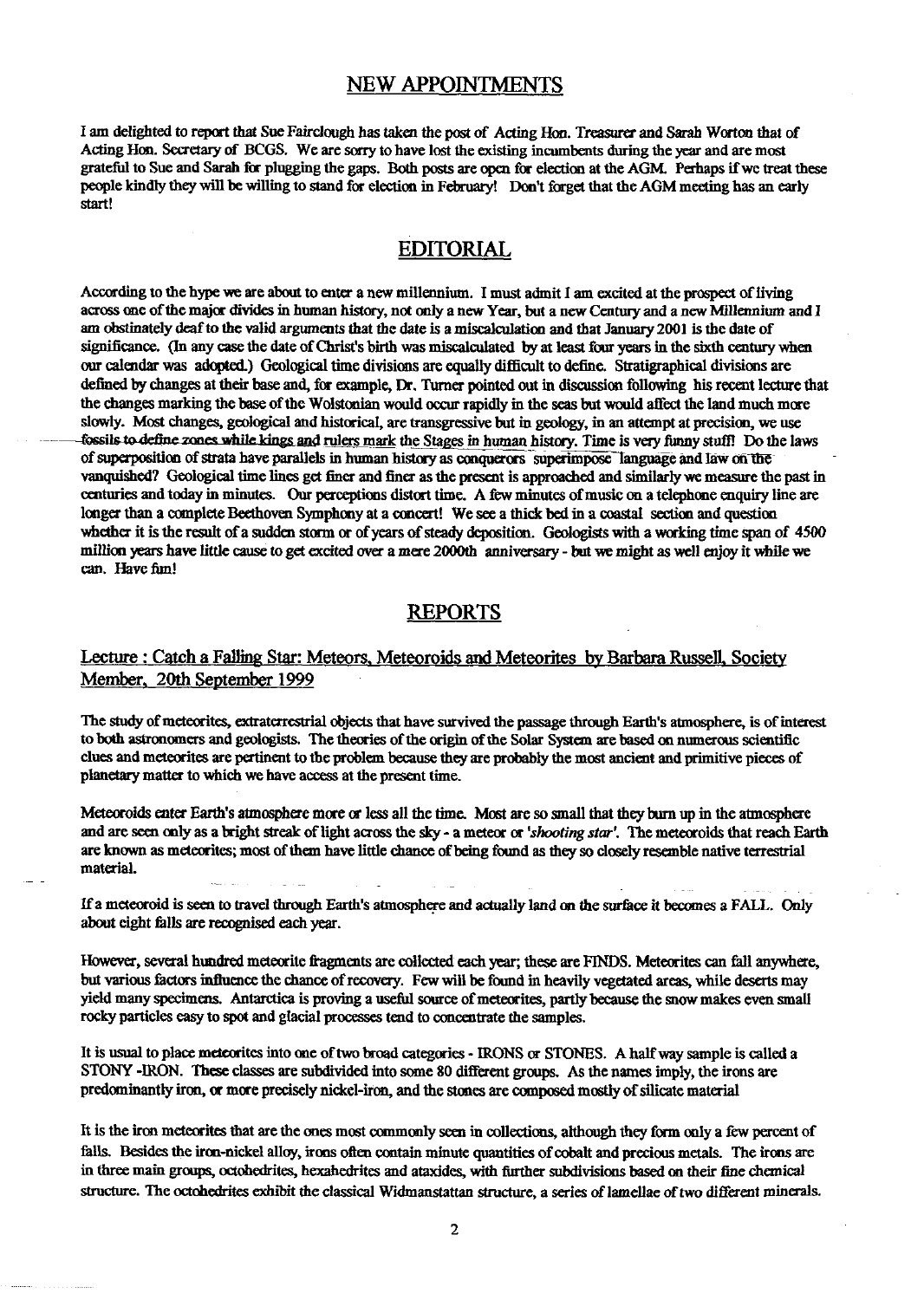One mineral is kamacite, a Iow-nickel alloy (6-7%) and the other tacnite (30-50% Ni); kamacite is more vulnerable to attack by acid than is taenite. This pattern is useful in distinguishing between terrestrial and extra terrestrial Ni-Fe, as it is not usually found on terrestrial samples; it is thought to be the result of long, slow cooling. The hexahedrites are composed of kamacite and a polished and etched surface reveals a series of parallel bands called Neumann lines; it is possible that these indicate that the parent meteorite suffered some mechanical deformation in a low-space temperature environment. The ataxides are much richer in nickel than the other two and show no Widmanstatten structure or Neumann lines. Lead is present in some irons, a useful dating tool and one used by Clair Patterson to determine the age of the Universe and Solar System.

Between the irons and the stones are the stony-irons, containing both metallic and silicate material. Different grouping is based on the silicate component, as the FE:Ni part seems similar in all groups. The Pallasite Group is the largest, with about 40 samples, the Mesosiderites have some 30 samples and the smallest group Lodranites have two.

Although most of the finds are irons, most of the meteorites that actually reach Earth are stones; the difficulty is finding than - they look very much like ordinary stones, especially when they have weathered and lost the *fusion crust* that they may have gained during their passage through the atmosphere.

The stones can be divided onto two classes - the CHONDRITES and the ACHONDRTTES. Chondrites are so-called because they contain CHONDRULES - globules of silicate material only a few millimetres in size. Chondrites can be further sub-divided into ordinary chondrites and CARBONACEOUS chondrites. Ordinary chondrites are the more common and can contain 5 -15% iron nickel metal, which clearly distinguishes them from terrestrial rocks. Carbonaceous chondrites contain organic compounds, which may include amino acids. All the carbons are classed as primitive, but some are more primitive than others i.e. nearer the composition of the Solar Nebula. Cl s are the least altered, C2 next and C3 the most altered.

The Allende Meteorite is a C3. It contains two classes of inclusions, Calcium Aluminium-rich Inclusions (CAIs) and chondrules. CAIs have the mineralogy you would expect to find in a normal condensation sequence, i.e. corundum, perovskite and spine]. Some elements in the CAIs have unusual proportions of isotopes, which cannot be explained by radioactive decay, or any other process known to occur in the Solar System. It is now thought that they had their origins in a different environment, probably pre-solar and possibly the original supernova; it also contains microscopic diamonds.

The plot of Allende composition was compared to that of the Sun and found to be remarkably similar. Radiometric dating of this meteorite gives an age of some 4.5 billion years. Reflectance spectrography has shown that the only similar solid body in the Solar System is the Martian satellite Phobos.

The achondrites - without chondrules - are thought to be stony meteorites that have been heated to their melting-points and formed by crystallisation of their magmas on their parent bodies. Under this heading come some of the most rare types of meteorites, the SHERGOTTITES, the NAHKLITES and the CHASSIGNITES (SNICK). There are only about a dozen of them and they are very much younger than any others, about 1.3 billion years as compared with about 4.5 billion for the rest. The most favoured place of origin for the SNICK meteorites is the planet Mars; a theory supported by analysis of gas found in one of the larger shergottites. Studies of EUCRITES suggest that the asteroid Vesta is their place of origin. It is hard to imagine how much information can be contained in a small piece of material, and the conclusions to which that information can lead.

Thank you very much for having me; the highlight of the evening was the wonderful collection of meteorites brought by Alan Cutler. I never thought that I would see, let alone hold, a piece of Canon Diablo. Thank you Alan, the green has almost faded but the memory hasn't!

Barbara Russell

#### Lecture : The Geology of the Isle of Man Dr Roger Dackombe. 25th October 1999.

Dr Roger Dackombe, Senior Lecturer in Environmental Science at Wolverhampton University and Geological Consultant to the Manx Government, gave a most informative talk to the Society which was well illustrated with maps, sections, diagrams and slides. His theme was the Quaternary of the Isle of Man and the Northern Irish Sea Basin. It was evident from the content of his talk and his style of presentation that this is a topic about which Dr. Dackombe is not only extremely knowledgeable, but it is also a subject in which he is passionately interested.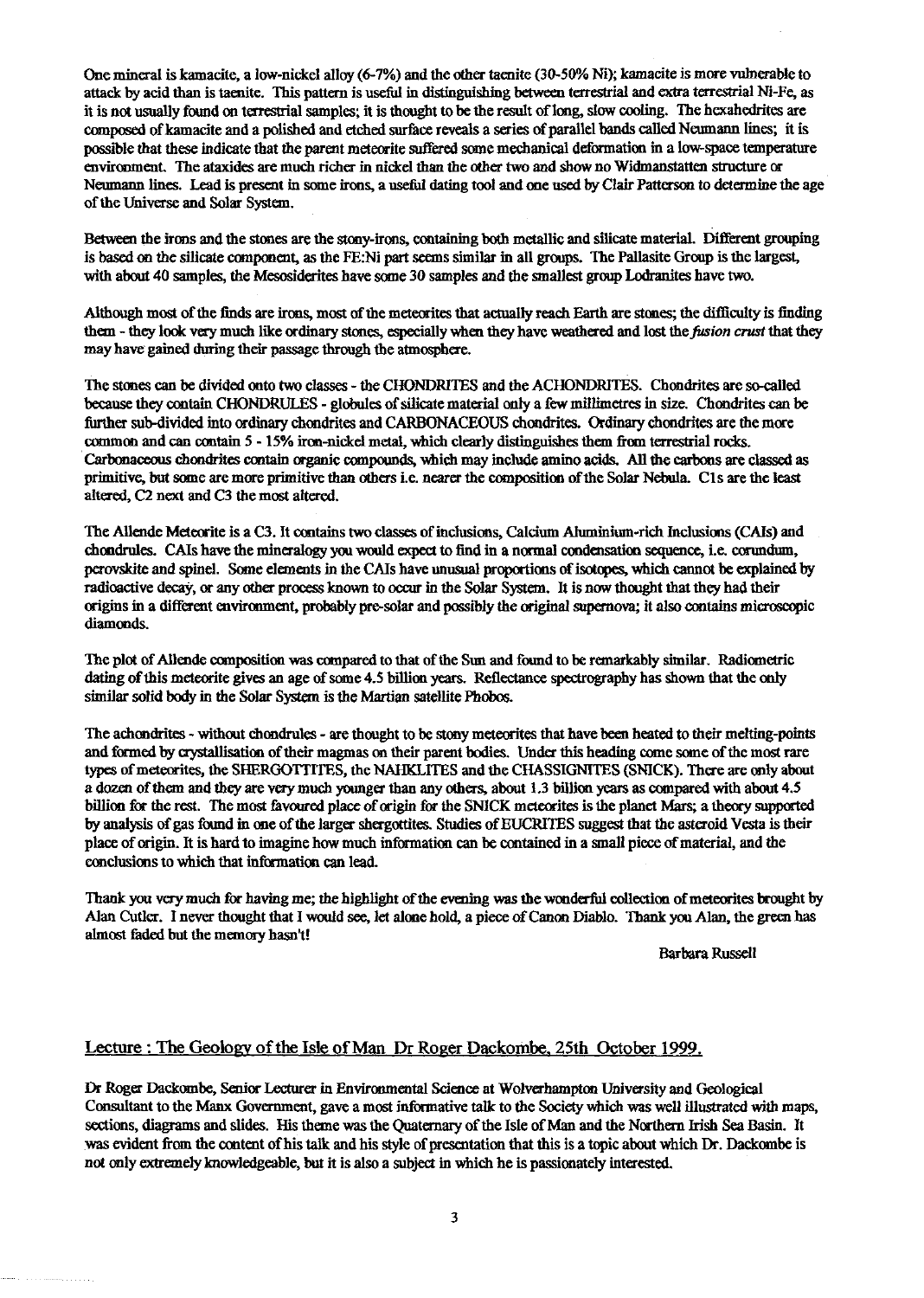The Isle of Man is situated centrally in the Northern Irish Sea Basin, about 5 km south of the Iapetus suture. The island is a Palaeozoic inlier, with Devonian rocks to the west, Carboniferous rocks to the south and Permo/Triassic in the north. Much of the bedrock of the island is overlaid with the clays, sands and gravels of the Quaternary period. Notable features of this period are the fine examples of drumlins near the airport and spectacular sections of moraine in the Bride Hills.

The island was covered by ice during the last period of glaciation and Bolton's map of the ice for this time shows an ice dome centred over the Southern Uplands of Scotland some 1700 metres in height, with a ridge protruding out over the island towards Anglesey. The contours of this ice map show a steep slope of ice dipping south, which when melting, created a fast flowing ice stream draining the West coast of Scotland.

The geology of the Quaternary in the Isle of Man would seem to be somewhat enigmatic, for although the island has been covered with ice, the evidence to support glaciation is by no means as clear as one would suppose.

Dr Dackombe explored the two avenues of thinking about the comparatively recent geology of the island, each supported by its own body of evidence. The terrestrial viewpoint suggests that the island was indeed covered by an immensely thick layer of ice; the evidence for this being rocks which show worn and striated surfaces in some parts of the island. An example of the crushing force of the ice was shown in one of the slides where a boulder, embedded in the clay, had collided with a granite intrusion that had shattered under the force of the collision. The structure of the Bride Hills would also seem to support this line of thinking, being a fine example of a readvance moraine thought to have resulted from deposits made by the ice-as-it rapidly retreated from a steadily advancing sea.

The marine viewpoint suggests that the Quaternary deposits were laid down under marine conditions; that soft sediments containing examples of the flora and fauna of the period typical of a marine setting, built up beneath the melting and retreating ice and the advancing sea.

Alternatively, the island, astride an ice flow in the Irish Basin, could have stood proud of the ice. This might account for the comparative scarcity of evidence to support glacial activity. The severely distorted Manx slates found in the uplands show no evidence of having been smoothed by a covering of ice; their shattered effect could well be attributed to extreme weather conditions, such as frost, endured by exposed rock.

Sands show considerable complex patterns of bedding and layering in which comparatively few small, well-rounded erratics are to be found. This suggests deposition by water rather than by ice. The Irish Sea till is unlike most boulder clays as no major erratics are embedded within it. Occasionally, sizeable boulders are found, some with their upper surfaces smoothly worn and containing striations characteristic of glaciation. Generally, the till contains the remains of shells and smaller erratics, which could be the deposits of floating ice, suggesting marine conditions rather than glaciation.

In the uplands, the valleys although appearing to be of the classically glaciated U-shape, are on closer inspection found to be asymmetrical. The major terraces being on one side of the valley only, with sand and gravel drifting down to farm fan deposits of drift material, suggesting that they owe their origin to solifluxion rather than to glaciation.

The Bride Hills present some spectacular exposures. Composed of Irish Sea till and sand with pockets of gravel near the surface, there is evidence of tectonic disturbance in the near vertical faulting. These thrust faults are thought to be the result of earthquake settlement. Interestingly, these high angle thrust planes are at the wrong angle to support the idea of glaciation if the ice was pushing from the north. The bedrock of the structure under the beach, *however,* suggests folding and is probably related to ice advancing from the north.

Dr Dackombe concluded his talk by conceding that although the island was well mapped geologically, there was just insufficient evidence to support either the terrestrial or marine formation during the Quaternary period of the island's history; he did however admit to being a supporter of the terrestrial theory.

Mike Carter

#### NEWS IN BRIEF

1. Welcome to new members Neil Cooper of Stirchley Paul Sewell of West Hagley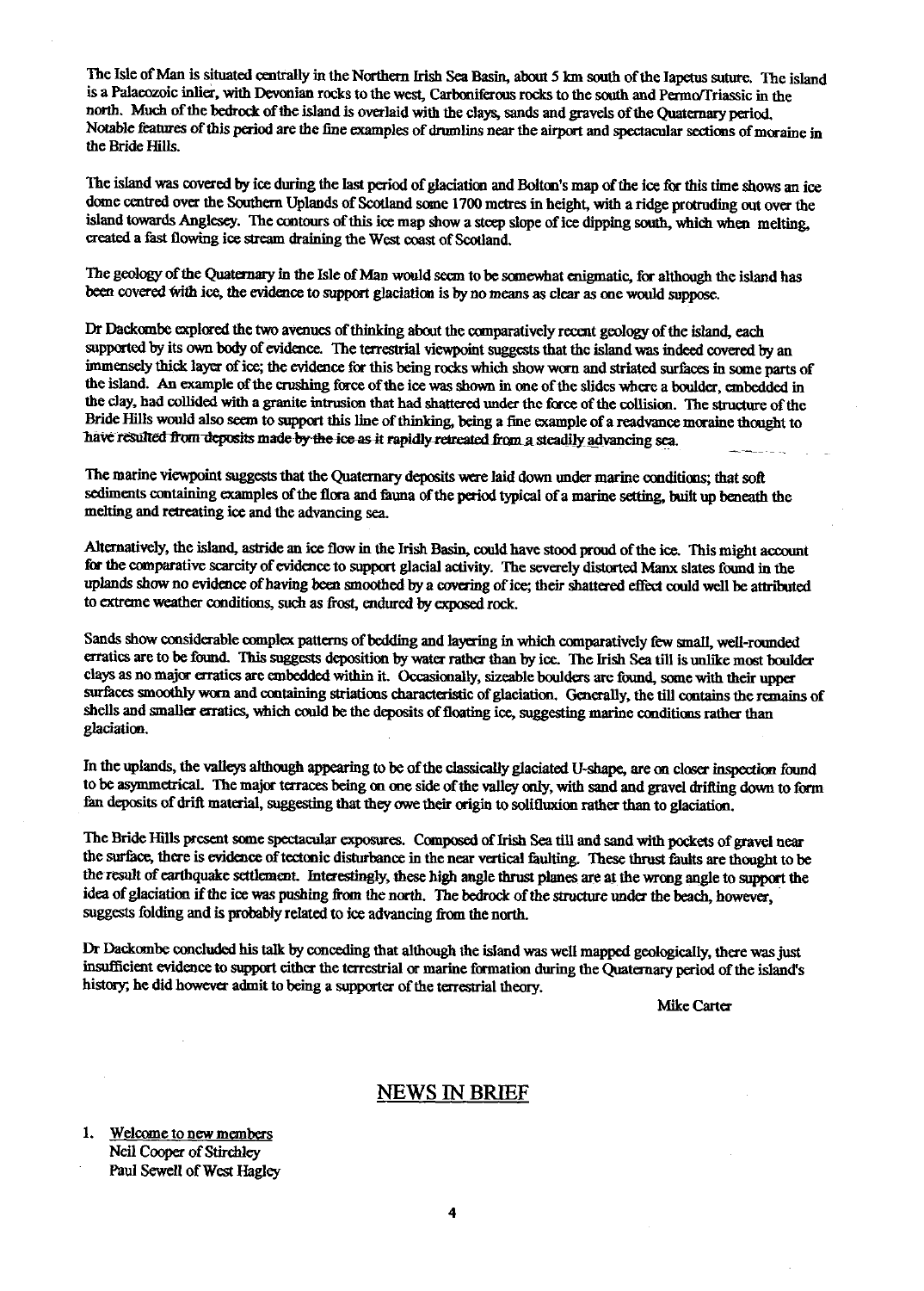- 2. The OU Multimedia Geology course has been nominated for the EuroPrix awards and is among the final five in the 'Knowledge and Discovery' category. Winners will be announced on November 21st after this newsletter has gone to press. The course, relaunched this year, makes extensive use of CD Roms, using virtual reality to enable students to visualise rocks, minerals and fossils in three dimensions. Students can also use the technology to take 'virtual field trips'.
- 3. Notification of the Lapworth lectures arrived too late for inclusion of all but the December lecture. On Tuesday 14th December Prof. Marge Wilson (University of Leeds) will talk on 'Large igneous provinces - feeling the pulse of the earth'. Talks commence at 4.00 pm. in the Large Hills Lecture Theatre (Room 212) School of Earth Sciences, University of Birmingham.
- 4. Member Joy Duckworth has sent me a number of Geology Society programmes which she has collected from Ontario, Canada and New Zealand. Their field trips make enviable reading! Good to know we are not alone in our interests. I believe that news of our activities is disseminated by Joy to groups overseas..
- 5. Geologist Association Field Trips 2000

The complete list is too detailed to print in full but contact Dr Lynn Allen, 32 Elmcrofl Court, Burnet Close, Hemel Hempstead, Herts, HP3 9ES TEL 01442 267525 Here is a sample:-

June 16 -18th Geology of the Sheffield area August 4th - 6th The Alston block Granite 18-20th August A weekend with the Shropshire Geological Society September 22nd - 24th Ammonites in Dorset and Somerset

Longer Excursions abroad in 2000:-

May 22nd - 5th June Cappadocia, Turkey: Dr Jill Eyers Mid June N. W. USA the 'Bretz' megafloods: Prof. Peter Worseley June /September Uranium! Canada and N. USA: Prof Geoff Parsiow

6. University of Nottingham School of Continuing Education Field Trips

19th - 25th May 2000 Geology of the Isle of Skye. Residential: Ian Sutton 23rd - 25th June 2000 Geology around Abergavenny. Residential: Judith Rigby and Albert Horton 22 -24 September Geology of South Devon. Residential: Ian Sutton Phone 0115 951 6526 for details

7. Amir Kanwar says he is in the process of organising a new website for us. It will be on

**[http:](http://www.bcgs.org.uk)**[/](http://www.bcgs.org.uk)**[/www.bcgs.org.uk](http://www.bcgs.org.uk).** I'm not sure how quickly the new site will be operational but the Society is most grateful to Amir for his interest, help and enthusiasm.

S. This is the first Newsletter in which I have had an active involvement since the onset of an illness in January. Bob and I would like to take this opportunity to offer our sincere thanks to everyone for their kind thoughts and support which has been, and continues to be, a very important aid to my recovery. I am pleased to inform you that my recovery is almost complete and I look forward to continuing to serve the Society in the coming year.

Sue Fairclough

- 9. Alf Cole, a committees member who has contributed much to BCGS, not least in introducing so many new people to Society activities, has had a heart attack but his wife reports that he is doing well. We send him our very best wishes for a full recovery.
- **10. Thank you to all who have sent in questions and contributions for the Brains Trust. We still need many more so please don't forget to send in YOUR contributions.**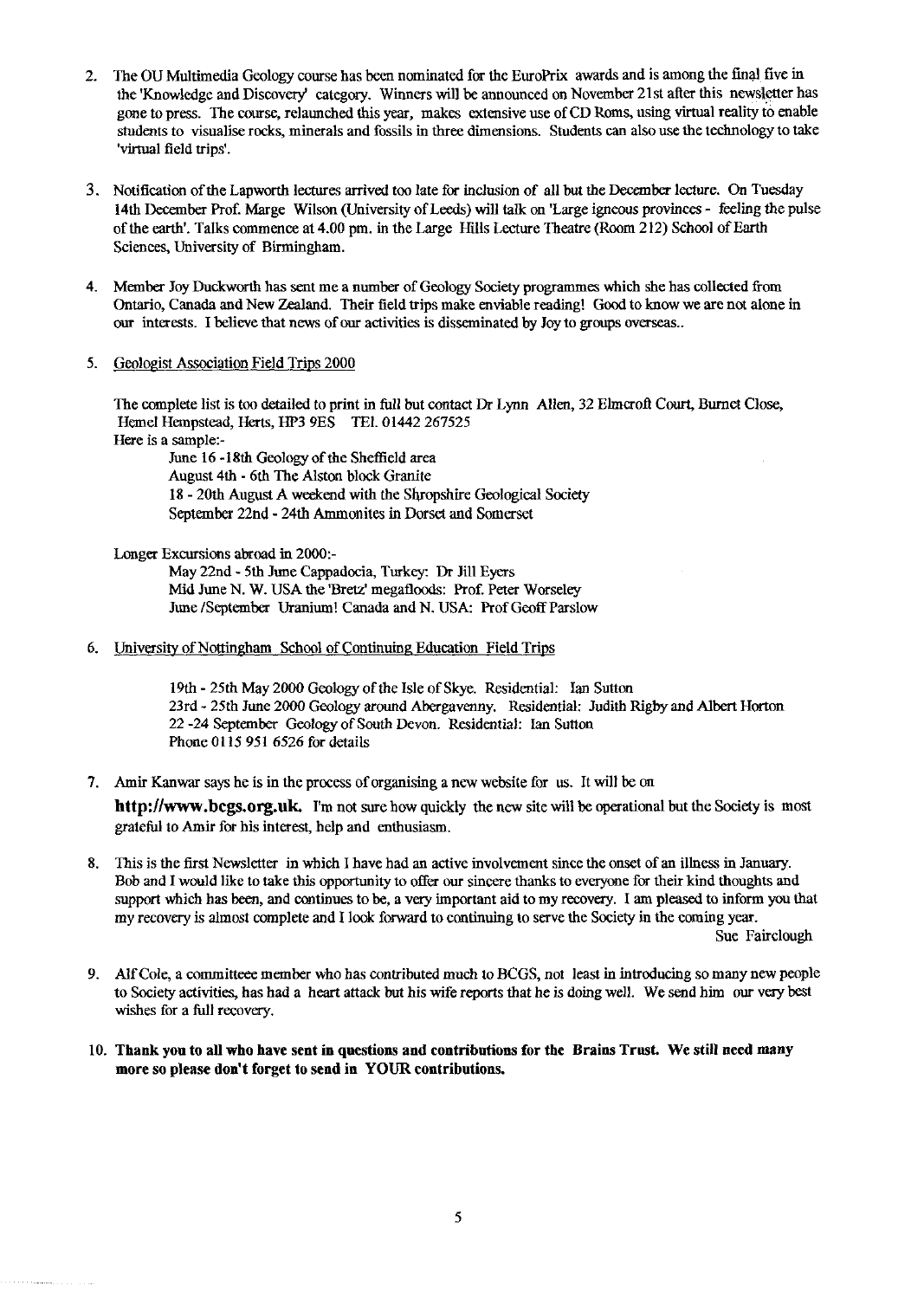### **ANNUAL GENERAL MEETING 2000**

Notice is hereby given of the twenty fifth annual General Meeting of THE BLACK COUNTRY GEOLOGICAL SOCIETY at 7.45 pm on Monday 28th February 2000 in the Ward Arms Hotel, Dudley

#### AGENDA

- 1. Apologies for absence
- 2. Minutes of AGM held on 8th March 1999
- 3. Statement of accounts and Treasurer's report 4. Chairman's annual report
- 4. Chairman's annual report<br>5 Election of officers and co
- 5 Election of officers and committee
	- a) Chairman
	- b) Vice-chaiman
	- c) Treasurer
	- d) Secretary
	- c) Meetings Secretary
	- 1) Field meetings Secretary
	- g) Three committee members
	- h) Auditor

#### Current committee members

Chairman: Alan Cutler Vice Chairman: Graham Worton Treasurer--------------- Secretary------------------- Meetings: Gordon Hensman Field Meetings: Catherine Eales Members: Sue Fairclough Peter Smith Alf Cole Auditor: Martin Normanton

All posts are honorary and available for re-election. Nominations may be sent to the Secretary or declared at *the AGM.*

**Editor** K. M. Ashcroft 48 Worcester Lane Sutton Coldfield B75 5NB

Tel. 0121 308 6783

Web site: http://www.kanwar.demon.co.uk/bcgs/ [Email: bcgs@kanwar.dernon.co.uk](mailto:bcgs@kanwar.dernon.co.uk)

**Acting Hon Secretary** Dr Sarah Worton Wellsfield Cottage 158 Oakham Road Tividale, Oldbury West Midlands B69 IQQ Tel. 01384 235946